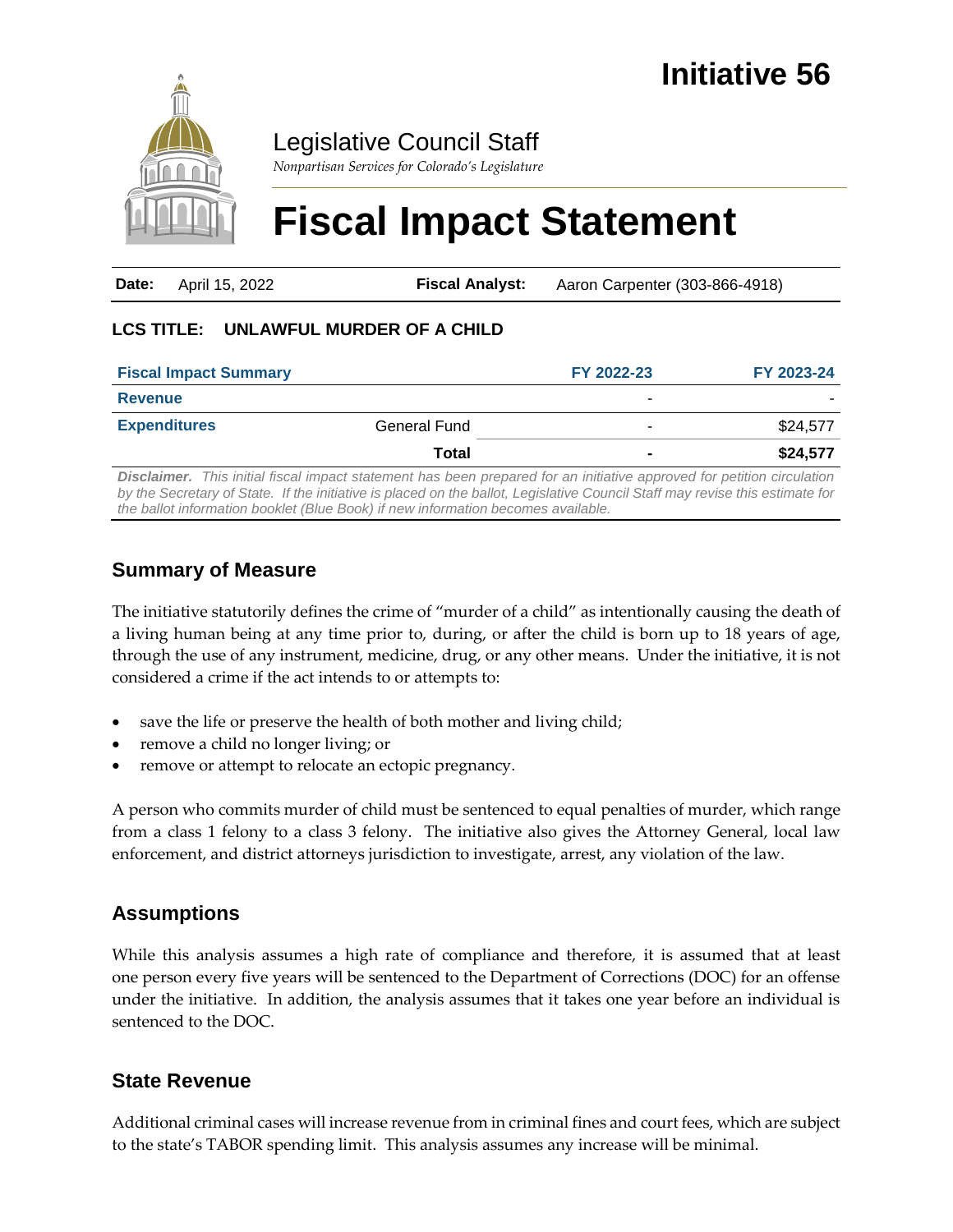## **State Expenditures**

Starting in FY 2022-23, state expenditures will increase to hear additional criminal cases. Expenditures are explained in more detail below.

**Judicial Department.** Starting in FY 2022-23, workload and costs for the Judicial Department, including the trial courts and agencies that provide representation to indigent persons, will increase to hear and defend additional criminal cases. The expected increase in workload is expected to be minimal.

**Department of Law.** Starting in FY 2022-23, the bill increases workload to the Department of Law to enforce the provisions of this initiative, should the Attorney General choose to exercise jurisdiction over this offense, rather than defer to local district attorneys. This analysis assumes that local agencies will enforce the majority of cases and therefore, increases in workload are assumed to be minimal.

**Department of Corrections.** Starting in FY 2023-24, expenditures in the DOC will increase to house additional offenders sentenced to the DOC. Currently, it costs an estimated \$24,577 per year for each additional bed in the DOC. The presumptive range for sentences to the DOC for murder is 8 years for a class 3 felony to life imprisonment for a class 1 felony.

**Health Care Policy and Financing.** In addition, Colorado's Medicaid and CHP+ programs are subject to federal requirements mandating that a state provide coverage for abortion services if the pregnancy results from rape or incest or if continuing the pregnancy would put the woman's life in danger. To remain compliant with federal law, the Department of Health Care Policy and Financing may be required to transport a woman who is pregnant as a result of rape or incest to another state to obtain an abortion which will increase costs. As it is unknown how often this will occur, the fiscal impact cannot be determined. This analysis assumes such instances are rare, and that the department will not require an increase in appropriations.

#### **Local Government**

Similar to the state, it is expected that any workload or cost increases for district attorneys to prosecute more offenses under the measure will be minimal. District attorney offices are funded by counties.

## **Effective Date**

If approved by voters at the 2022 general election, this measure takes effect upon proclamation of the Governor, no later than 30 days after the official canvass of the vote is completed.

## **State and Local Government Contacts**

| <b>District Attorneys</b> | Health Care Policy and Financing | Judicial |
|---------------------------|----------------------------------|----------|
|---------------------------|----------------------------------|----------|